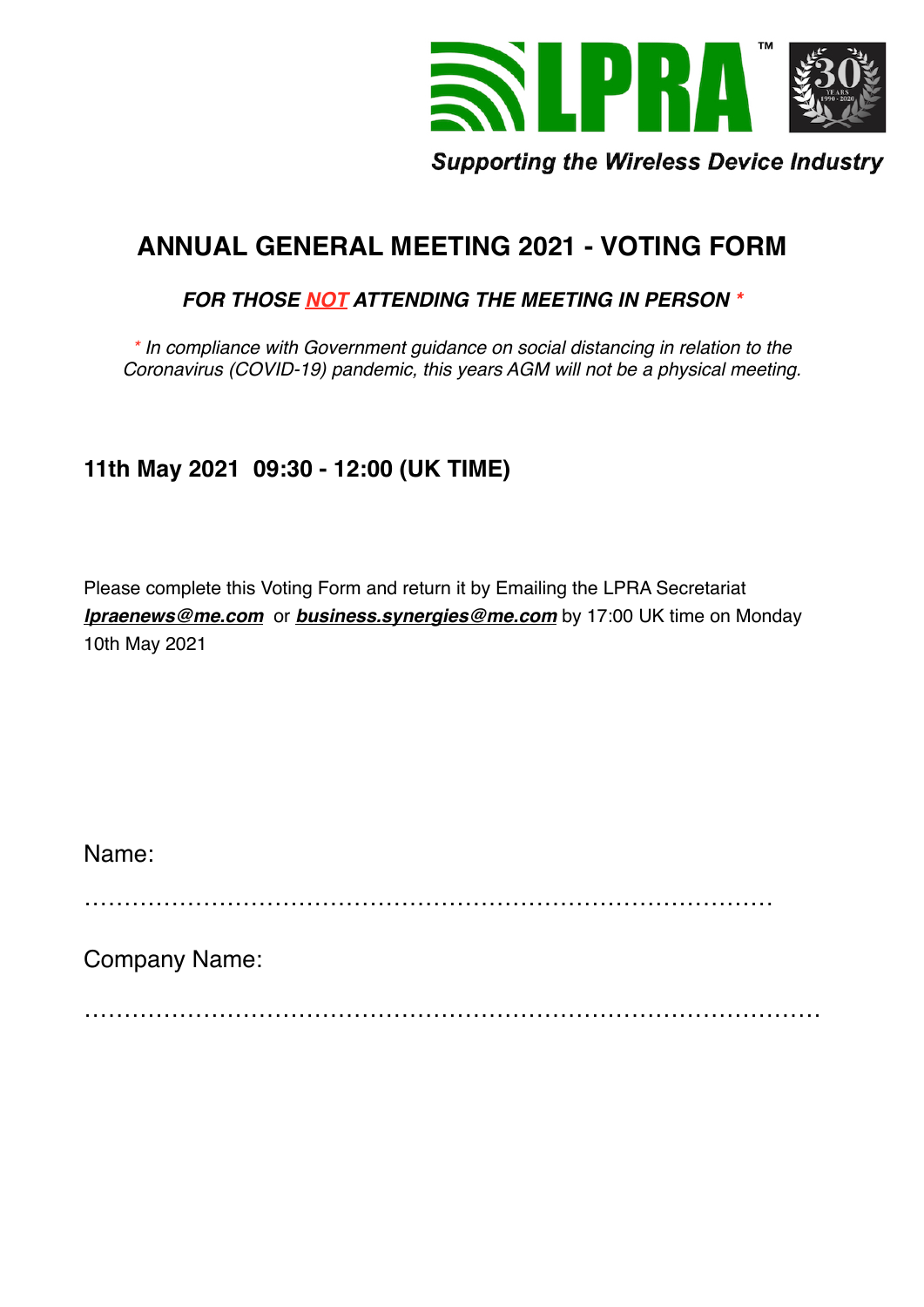**PART 1**: Nominations for LPRA Council Members for 2021/2022

The following nominations (*in alphabetic order*) have been received for LPRA Council Members for 2021/2022 \*\*

Please indicate your vote for the Council Members by entering ticks in the for / against boxes

| <b>CANDIDATE</b>                | <b>COMPANY</b>                                       | <b>FOR</b> | <b>AGAINST</b> |
|---------------------------------|------------------------------------------------------|------------|----------------|
| <b>BRIAN BACK Vice Chairman</b> | <b>RADIO DATA NETWORKS</b>                           |            |                |
| <b>SIMON DUNKLEY</b>            | <b>ITRON</b>                                         |            |                |
| <b>KEVIN GADMAN</b>             | <b>PYRONIX</b>                                       |            |                |
| <b>JACQUES HULSHOF</b>          | <b>HULSHOFF APPROVALS</b><br>[ALSO REPRESENTS NEDAP] |            |                |
| <b>PHILIPPE MAGNERON</b>        | <b>HAGER</b>                                         |            |                |
| <b>SAAD MEZZOUR</b><br>Chairman | <b>MEDTRONIC</b>                                     |            |                |
| <b>JOSEF PREISHUBER-PFLUEGL</b> | <b>CISC</b>                                          |            |                |
|                                 |                                                      |            |                |

**\*\*** *John Hallatt has decided not to put himself forward for re-election. "I'm now fully retired and have no intention of seeking any further consultancy work, so am becoming increasingly divorced from the issues of concern. As such I don't feel I can continue to make a meaningful contribution to the discussions, hence the decision. I've enjoyed my time on the Council and working with the Secretariat and the other Council Members and wish you and the Association all the best for the future."*

*No further nominations will be accepted. Only votes received from paid-up LPRA members are counted. Please see CV details for above candidates on this [LINK HERE](http://lpra.org/about-us/council-members/)*

#### **PART 2: Resolutions to be voted on:**

Please indicate your vote for each of the resolutions below by entering ticks in the appropriate columns.

#### **Resolution 1: Accounts**

To receive the accounts for the year ended 31 December 2020. Available **[HERE](http://lpra.org/assets/members-files/LPRA-full-acc-20.pdf)**

|                     | <b>FOR</b> | <b>AGAINST</b> |
|---------------------|------------|----------------|
| <b>RESOLUTION 1</b> |            |                |